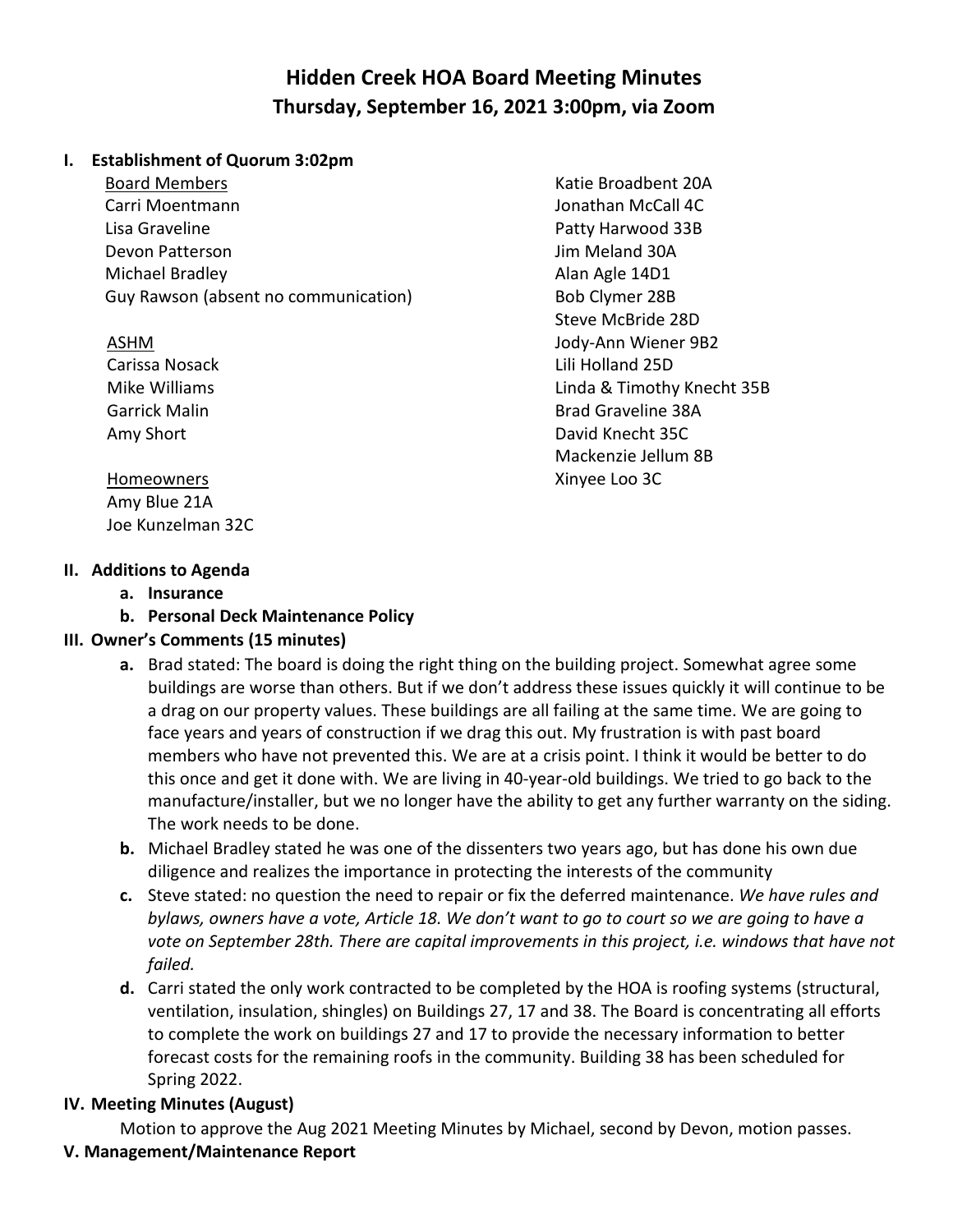1. Completed/In Progress/Parking Report

## **a. Completed**

- **i.** Daily Routine and Preventative Maintenance
- **ii.** Pool closed for the season on September 9
- **iii.** Weekly reporting on building 27
- **iv.** Painting stone Hidden Creek sign
- **v.** Contract secured for prepping new signage areas and snow removal
- **vi.** Pond excavation Scope of Work approved

## **b. In Progress**

- **i.** Pond excavation solicitation from 4 contractors
- **ii.** Stump grinding this week
- **iii.** Tennis courts available until mid-October weather permitting
- **iv.** Re-framing attic on building 27 per engineering report specifications
- **v.** Stone entrance signs to be placed in October by Landscape Committee vendors. Removal of existing signs and relocation of stop signs to accommodate, by maintenance staff
	- **1.** Will try to leave the current signs in place until the new ones are ready to be placed

## **c. Parking Patrol**

- **d.** 2-3 vehicles still have old placards for d and e, follow above outlining layout
- **e.** Warnings placed on vehicles without placards or outdated placards only
- 2. Owner Registration Forms
	- a. Only 1 owner still needs to submit their form

## **V. Finance Report (July)**

- 1. Carissa provided the monthly report for July 2021
	- a. 2 reinvestment fees collected this month
	- b. Year to date ~\$3,700 over budget due to emergency tree removal, troubleshooting sprinkler system
	- c. 3 accounts overdue, 2 accounts in collections, and another was sent after the last meeting
	- d. Year to date capital expenses \$406,359

## **VII. Governance**

- 1. Ratify Email Actions
	- a. An update/revision to the 2020 Reserve Study to a Level 3 update by Complex Solutions, LTD., for \$1320 (8/25)
		- i. Motion to ratify email action by Devon, second by Michael B, motion passes
	- b. Hire J2 Building Consultants to draft new HOA Standards for personal decks and HOA responsible landings, for \$5,500. The new Standards will be vetted through the ad-hoc Design and ARC Committees (8/24)
		- i. Motion to ratify email action by Devon, second by Michael B, motion passes
	- c. Altitude to prepare land at all four (4) Hidden Creek entrances for placement of new signs necessary to meet Fire Department requirements, at the bid price of \$3,100 (approximate cost per Altitude - Jeff Hebert email). Job to be completed prior to October 1st, 2021(9/3)
		- i. Motion to ratify email action by Devon, second by Michael B, motion passes
	- d. Given the current Park City contractor climate: contractor limited availability, contractors' inability to hire employees, increased labor costs and projections of a higher than anticipated CPI over the next 3 years - greater than 3% increase in attached terms. A 3-year contract with Altitude for Hidden Creek's snow removal at the monthly rate of \$10,550.00 in 2021/2022 with a 3% escalator year over year until March 31, 2024 (9/8)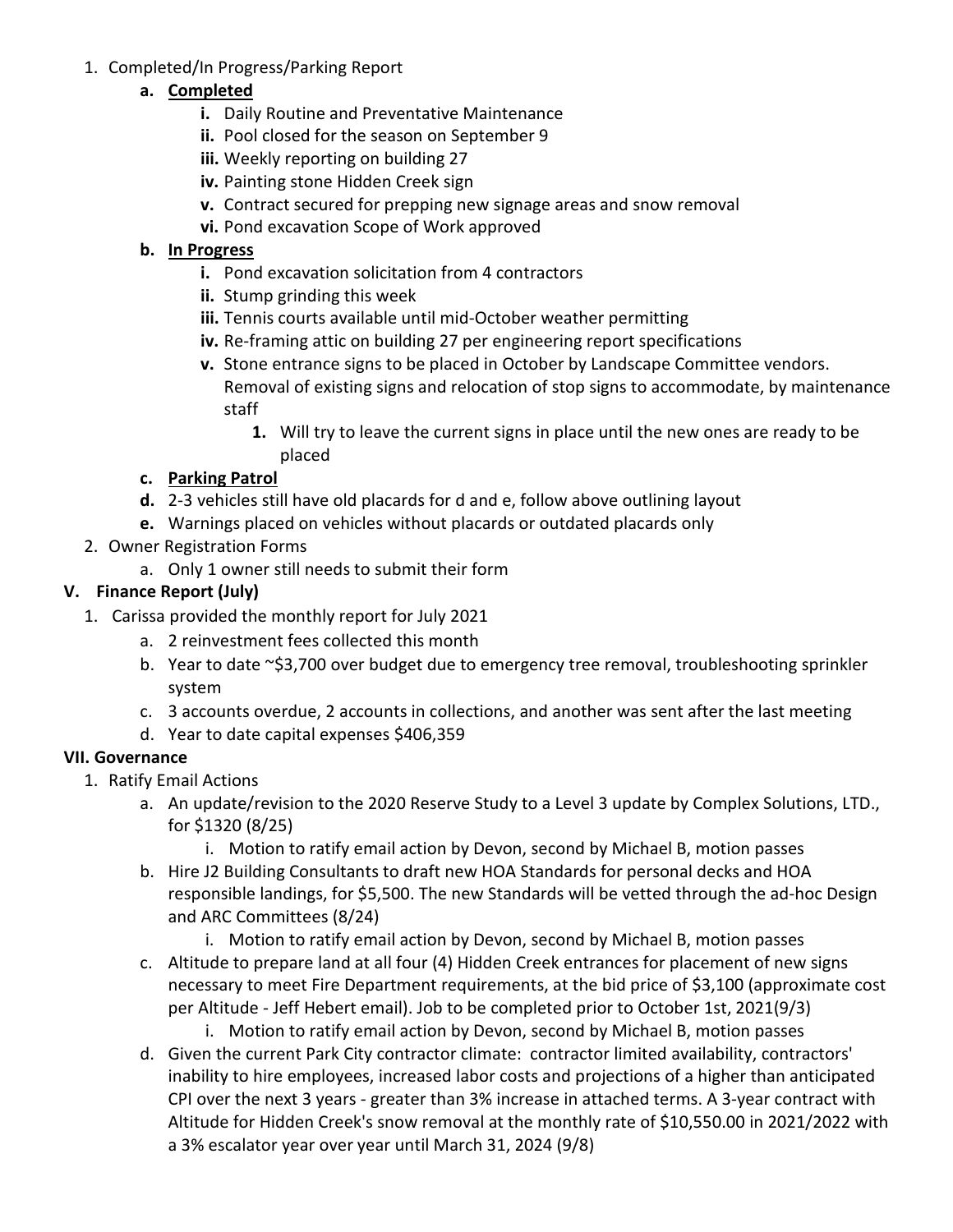i. Motion to ratify email action by Devon, second by Michael B, motion passes

## 2. August ARC Applications

- a. 32C AC Unit
	- i. Motion to approve the central air unit recommended by ARC by Michael B, second by Carri, motion passes.
- b. 17A2 Skylight
	- i. Motion to approve skylight by Carri, second by Michael B, motion passes
	- ii. Devon stated the entire community should be apprised of skylight options prior to their roof being replaced
	- iii. Homeowners in the 3 buildings under contract for new roofs were notified by management
- 3. Homeowner 34B request to waive standing moratorium for homeowner to complete remodel that was approved 10.15.20, which includes removing the architectural feature on the south wall, leaving dormer intact, replace current windows on first and second floors with larger windows (already purchased)
	- a. Motion to waive the moratorium and approve removal of architectural feature and windows by Carri, second by Michael B., motion passes with stipulation that homeowner's contractor must consult with Clearcut/ASHM in all communications, windows must be installed and inspected per J2 specifications. It is important to point out homeowner has acknowledged in an email dated 8.31.21, "We fully understand the newly installed windows may need to be replaced in the near future based on new design standards."
- 4. Pond Dredging Bids
	- a. Has been an outstanding maintenance item since 2018. Bids were received in 2018 and 2019, but there was no money to dredge
	- b.  $1<sup>st</sup>$  Quarter \$1MM Assessment will not be used to pay for dredging
	- c. No money to approve or take care of it at this time
- 5. Rewrite Committee Report
	- a. Committee has posted the first draft of the documents on Tuesday of this week
	- b. Already receiving feedback
	- c. Wed September 22 $^{nd}$  at 6pm is the first meeting to review these updates with the community
	- d. It will take 66.66% of the community to approve the changes, so we need everyone's involvement
	- e. Since the rewrite townhall meeting is an informational meeting, it was decided to record the meeting, and share on the portal.
- 6. ARC/Design Committee Reports
	- a. Motion to approve up to \$1000 for Miller Harrison to draft Personal Deck/HOA Responsible Landing/Townhome Juliet Balcony Maintenance Policy by Lisa, second by Michael B, motion passes
	- *b.* Met with Ryan and Jessica from J2 to discuss deck standard, which currently includes materials used and color. J2 will provide needed information to update the current Deck Standard, which will include information pertaining to maintenance, County codes to be followed, and structural integrity
	- c. After a meeting was held with J2/board/homeowners having personal decks, it was proposed by deck homeowners to have deck/rail options within the new standard
	- d. A combined Design/ARC committee(s) meeting is scheduled for Sept 20<sup>th</sup> where design options will be discussed, and a plan is being discussed to send a survey to the community for everyone's participation once vetted by committee(s)
	- e. The design guidelines will be reviewed by J2
	- f. Looking for one more committee member for the Design Committee; especially helpful to have